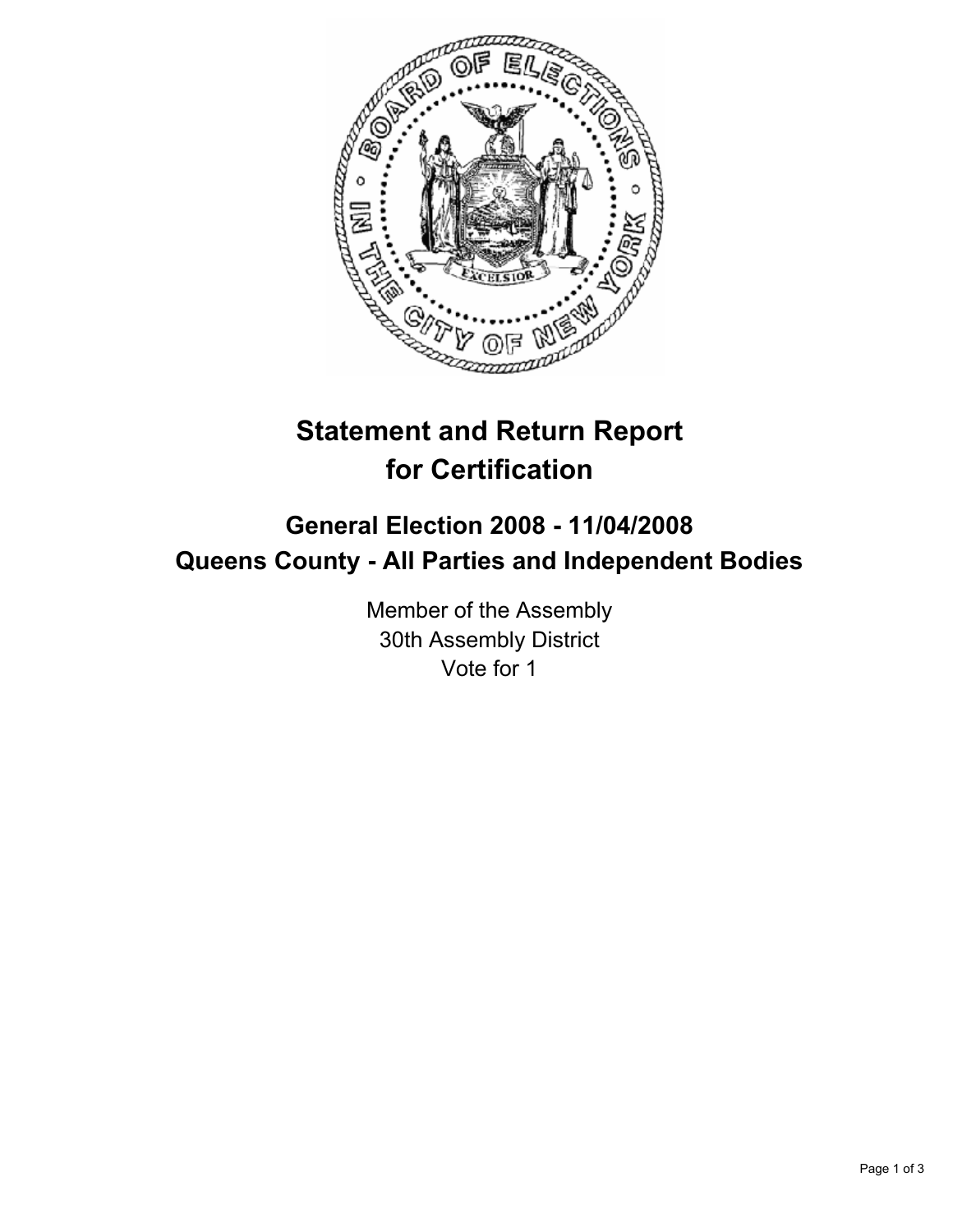

### **Assembly District 30**

| <b>PUBLIC COUNTER</b>             | 32,460 |
|-----------------------------------|--------|
| <b>EMERGENCY</b>                  | 67     |
| ABSENTEE/MILITARY                 | 721    |
| <b>AFFIDAVIT</b>                  | 1,064  |
| <b>Total Ballots</b>              | 34,589 |
| MARGARET M MARKEY (DEMOCRATIC)    | 18.118 |
| ANTHONY P NUNZIATO (REPUBLICAN)   | 7,305  |
| ANTHONY P NUNZIATO (INDEPENDENCE) | 643    |
| ANTHONY P NUNZIATO (CONSERVATIVE) | 673    |
| <b>Total Votes</b>                | 26,739 |
| Unrecorded                        | 7.850  |